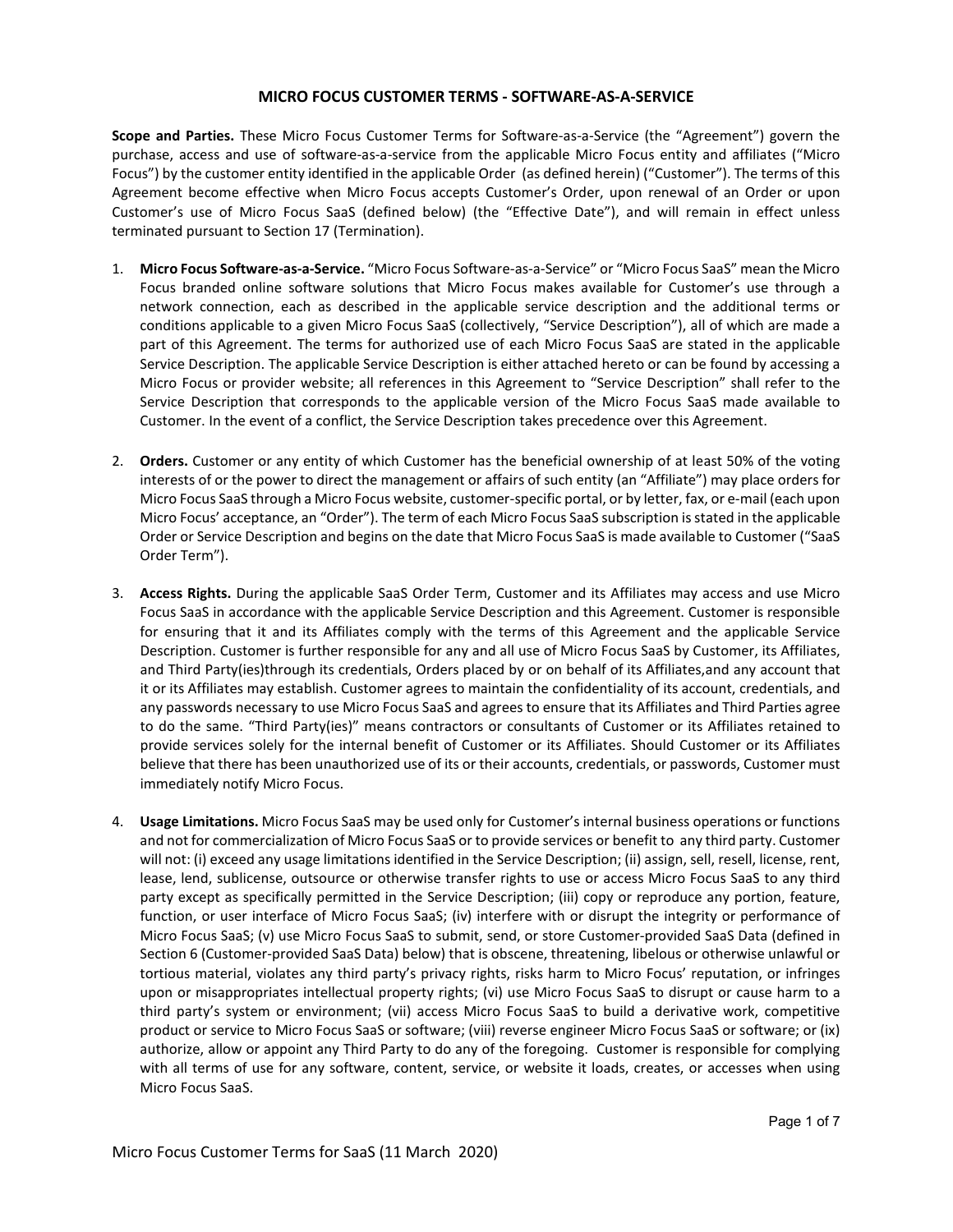## 5. **Payment.**

- a. **Obligation to pay.** Customer agrees to pay (i) all applicable fees for Micro Focus SaaS and Licensed Software and (ii) any storage fees following expiration or termination of the SaaS Order Term. Customer agrees to pay all invoiced amounts within thirty (30) days of Micro Focus' invoice date. Customer shall be liable for all outstanding past-due amounts, which shall accrue interest at the rate of 1.5% per month compounded or, if lower, the maximum rate allowed by applicable law, and any collection costs associated with the collection of any past-due amounts. Micro Focus may also suspend or cancel performance of open Orders or services if Customer fails to make payments when due.
- b. **Prices and Taxes.** Prices will be as quoted in writing by Micro Focus or, in the absence of a written quote, as set out on a Micro Focus website or portal, or Micro Focus published list price at the time an Order is submitted to Micro Focus. Prices are exclusive of taxes, duties, and fees unless otherwise quoted, and all such amounts shall be paid or reimbursed by Customer.
- c. **Usage-based Micro Focus SaaS.** If Customer purchases Micro Focus SaaS through a usage-based model, Customer agrees to issue a P.O. to Micro Focus within 15 days of receiving a usage report from Micro Focus. If Customer does not issue a P.O. as so required, Customer agrees that Micro Focus may invoice Customer without a P.O and Customer agrees to pay such invoice in accordance with Section 5(a) above.
- 6. **Customer-provided SaaS Data.** Customer is solely responsible for the data, text, audio, video, images, software, and other content input into a Micro Focus system or environment during Customer's access or use of Micro Focus SaaS ("Customer-provided SaaS Data"). As between Micro Focus and Customer, Customer is and will remain the sole and exclusive owner of all right, title, and interest in and to all Customer-provided SaaS Data. Subject to Section 7, Micro Focus will treat Customer-provided SaaS Data as confidential by not disclosing it other than to its employees, affiliates, subsidiaries, contractors, and suppliers solely for the purposes of the Permitted Uses (as defined below). Customer hereby provides to Micro Focus all necessary rights to Customerprovided SaaS Data to enable Micro Focus to perform its obligations, and exercise its rights, under this Agreement. Subject to Section 7, Micro Focus will use Customer-provided SaaS Data only as necessary to provide Micro Focus SaaS, provide or maintain the security and integrity of Micro Focus SaaS, provide technical support to the Customer or as otherwise required by law (the "Permitted Uses").
- 7. **Personal Information.** Customer will not provide Micro Focus with Personal Data (as defined below) unless the parties expressly agree in writing. In the event that any data is provided by Customer to Micro Focus during the course of utilising the Micro Focus SaaS, which is Personal Data (as defined below), then the following terms will apply:
	- a. Without prejudice to the additional provisions in this Section 7, Customer shall ensure that, as a consequence of Customer's utilization of Micro Focus SaaS Micro Focus does not at any time have access to any Protected Health Information ("PHI") pursuant to the Health Insurance Portability and Accountability Act of 1996, 42 U.S.C. §§ 1320d - 1320d-8 ("HIPAA"), unless the parties have first executed a Business Associate Agreement for the specific product or service and such Business Associate Agreement is referenced in the applicable Service Description or transaction document.
	- b. Customer acknowledges that the provision of Personal Data to Micro Focus is not generally required in order for Micro Focus to provide Micro Focus SaaS. However, in the event that Personal Data is provided by Customer to Micro Focus during the course of utilising the Micro Focus SaaS, then Customer authorizes Micro Focus to obtain, hold and Process the Personal Data as set forth herein and to the extent required for the Permitted Uses.
	- c. If, in utilising the Customer Personal Data for the Permitted Uses, Micro Focus Processes Customer Personal Data as a Data Processor on behalf of the Customer as a Data Controller that is subject to the GDPR, the following terms shall apply: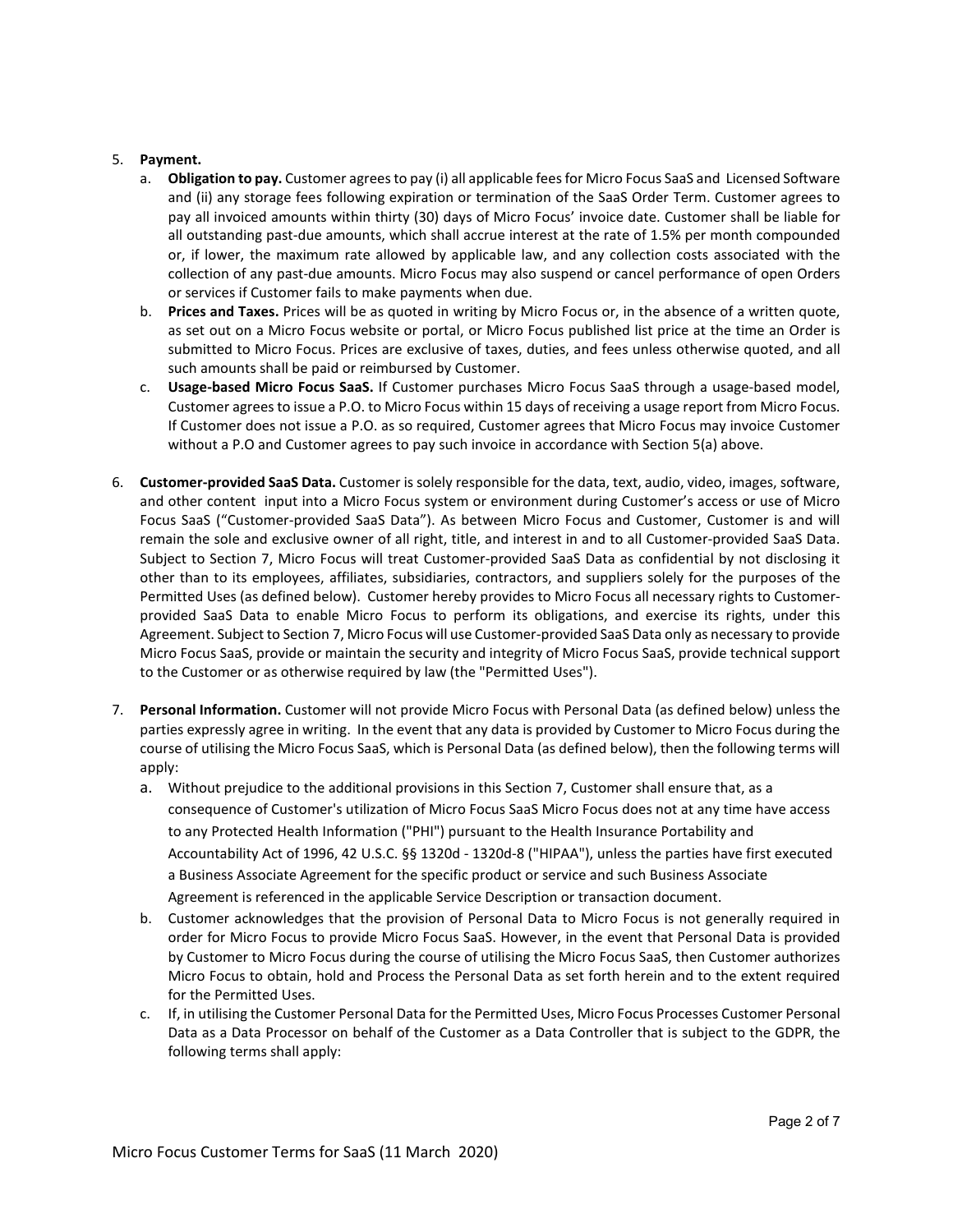- (i) Micro Focus acknowledge that, for the purposes of GDPR, Customer is the Data Controller and Micro Focus is the Data Processor of the Customer Personal Data Processed by Micro Focus pursuant to this Agreement.
- (ii) When Processing Customer Personal Data, Micro Focus shall implement and maintain appropriate technical and organizational measures, as specified in the applicable Service Description for each Micro Focus SaaS, in such a manner (i) to ensure a level of security appropriate to the risk to the Customer Personal Data when it is Processed by Micro Focus and (ii) to enable Micro Focus to assist Customer in the fulfilment of its obligations to respond to requests from Data Subjects exercising their rights under Applicable Privacy Law. Customer acknowledges the sufficiency of such measures in light of the nature, scope, context, purposes and risks in respect of the Processing of the Customer Personal Data.
- (iii) If Processing Customer Personal Data involves the transfer by Micro Focus of Customer Personal Data outside of the EEA, or the UK following the end of the Transition Period, Micro Focus shall ensure that such transfer is in compliance with the GDPR including by executing and procuring that the relevant recipient executes the standard contractual clauses for Data Processors in the form approved by the European Commission. If Micro Focus Processes Personal Data that includes PHI, the terms in the Business Associate Agreement specified in section Section 7(a) above shall also govern such transfer and subsequent use of the PHI by the recipient.
- (iv) Micro Focus shall not engage another Data Processor to Process Customer Personal Data (a "Sub Processor") without Customer's prior written authorization, not to be unreasonably withheld or delayed, except that Customer is deemed to have authorized Micro Focus to utilize any Sub Processors that are already in use as of the start of an applicable SaaS Order Term. Micro Focus shall inform Customer of any intended changes concerning the addition or replacement of Sub Processors. If Customer fails to notify Micro Focus of any objection to the addition or replacement, Customer shall be deemed to have authorized such Sub Processor.
- (v) Micro Focus shall Process Customer Personal Data only on documented instructions from Customer which shall include the terms of this Agreement, including with regard to transfers of Customer Personal Data to a third country or an international organization, unless (1) Micro Focus is required to Process Customer Personal Data by European Union, EU Member State or English law; in such a case, Micro Focus shall inform Customer of that legal requirement before Processing, unless that law prohibits such information on important grounds of public interest or (2) in its opinion, an instruction given by or on behalf of Customer infringes Applicable Privacy Law, in which instance Micro Focus shall immediately inform Customer of such opinion.
- (vi) Micro Focus shall ensure that persons authorized to Process the Customer Personal Data on behalf of Micro Focus have committed themselves to obligations of confidentiality or are under an appropriate statutory obligation of confidentiality;
- (vii) Taking into account the nature of the Processing by Micro Focus, Micro Focus will assist the Customer in Customer's compliance with its obligations to ensure the security of the Processing, to notify in respect of Personal Data Breaches; to communicate Personal Data Breaches to Data Subjects; to carry out impact assessments and to engage in prior consultation with data protection authorities in each case to the extent required under the GDPR.
- (viii)Following the end of the provision of the Micro Focus SaaS, on the Customer's written instructions, Micro Focus shall delete or make available for return all Customer Personal Data held by Micro Focus unless Applicable Privacy Law requires Micro Focus to retain a copy of the Customer Personal Data; if Customer fails to provide written instructions within thirty (30) days of the end of the SaaS Order Term, Micro Focus shall be entitled to delete all or part of the Customer Personal Data.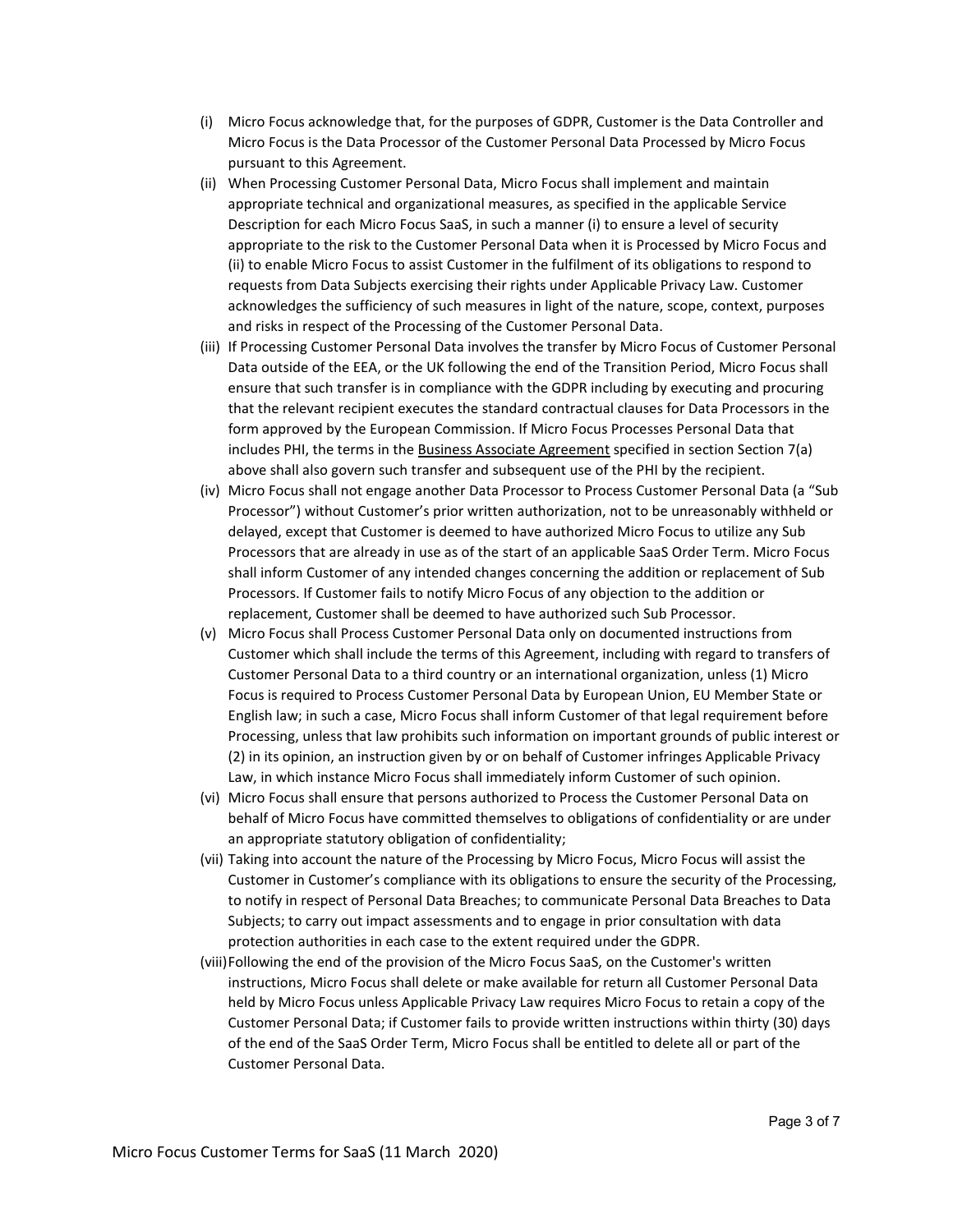- (ix) Subject to Customer and/or its representatives signing suitable undertakings of confidentiality, make available to Customer all information necessary to demonstrate Micro Focus' compliance with its obligations under GDPR Article 28, including, on reasonable notice to Micro Focus, allowing Customer and/or its representatives to conduct audits, including inspections, during normal business hours. Micro Focus shall co-operate with any such audits in a reasonable manner, and such audits shall be limited to one per 12-month period, except that Customer shall be permitted to conduct an additional audit after a Personal Data Breach or in the event of a regulatory requirement upon reasonable notice being given, and the other requirements of this section in relation to the conduct of audits being observed.
- (x) Where Micro Focus engages a Sub Processor to carry out specific Processing activities on behalf of Micro Focus, Micro Focus shall ensure that any such Sub Processors are contractually bound by the same data protection obligations as set out in this Section 7 (c). Where that Sub Processor fails to fulfil its data protection obligations, Micro Focus shall remain fully liable to Customer in respect of any breach of this Section 7 (c) that is caused by an act, error or omission of such Sub Processor.
- d. For the purposes of the GDPR, where applicable, the following is a description of the Customer Personal Data and Processing that will be required pursuant to this Agreement:
	- (i) **Subject-matter of Processing**: Customer Personal Data as determined by Customer in its sole discretion.
	- (ii) **Nature and purpose of Processing**: Processing of Customer Personal Data as is required for the Permitted Uses.
	- (iii) **Duration of Processing**: Micro Focus shall Process the Customer Personal Data only for so long as is necessary for the purposes of the Permitted Uses, which shall typically be the term of the Agreement as set out in the SaaS Order Term,.
	- (iv) **Type of Personal Data**: The Customer Personal Data uploaded to Micro Focus SaaS, or otherwise provided to Micro Focus, shall be as determined by Customer in its sole discretion.
	- (v) **Categories of Data Subjects**: The Data Subjects shall be as determined by Customer in its sole discretion.
- e. Each party agrees to comply at all times with all requirements applicable to it under Applicable Privacy Law.
- f. Each party agrees to provide all assistance to the other as is reasonably requested to enable the other party to comply with all requirements applicable to it under Applicable Privacy Law.
- g. Neither party shall do anything or omit to do anything which will put the other party in breach of its obligations under Applicable Privacy Law.
- h. Customer is solely responsible for assessing the product or service to be provided by Micro Focus under this Agreement for compliance with any legal or industry requirements applicable to Customer, including, but not limited to, HIPAA, the Gramm Leach Bliley Act, the Fair and Accurate Credit Transactions Act and the Payment Card Industry Data Security Standard. Micro Focus neither represents nor warrants that its products or services comply with any specific laws, regulations, or standards, unless otherwise specifically stated in the Service Description or transaction document.
- i. In this Section 7 the following definitions shall apply:
	- (i) '**Applicable Privacy Law**' any law applicable from time to time relating to the processing of Personal Data and/or privacy, including,without limitation, the UK Data Protection Act 2018, EU Regulation 2016/679 (General Data Protection Regulation) (the "GDPR") and the Privacy and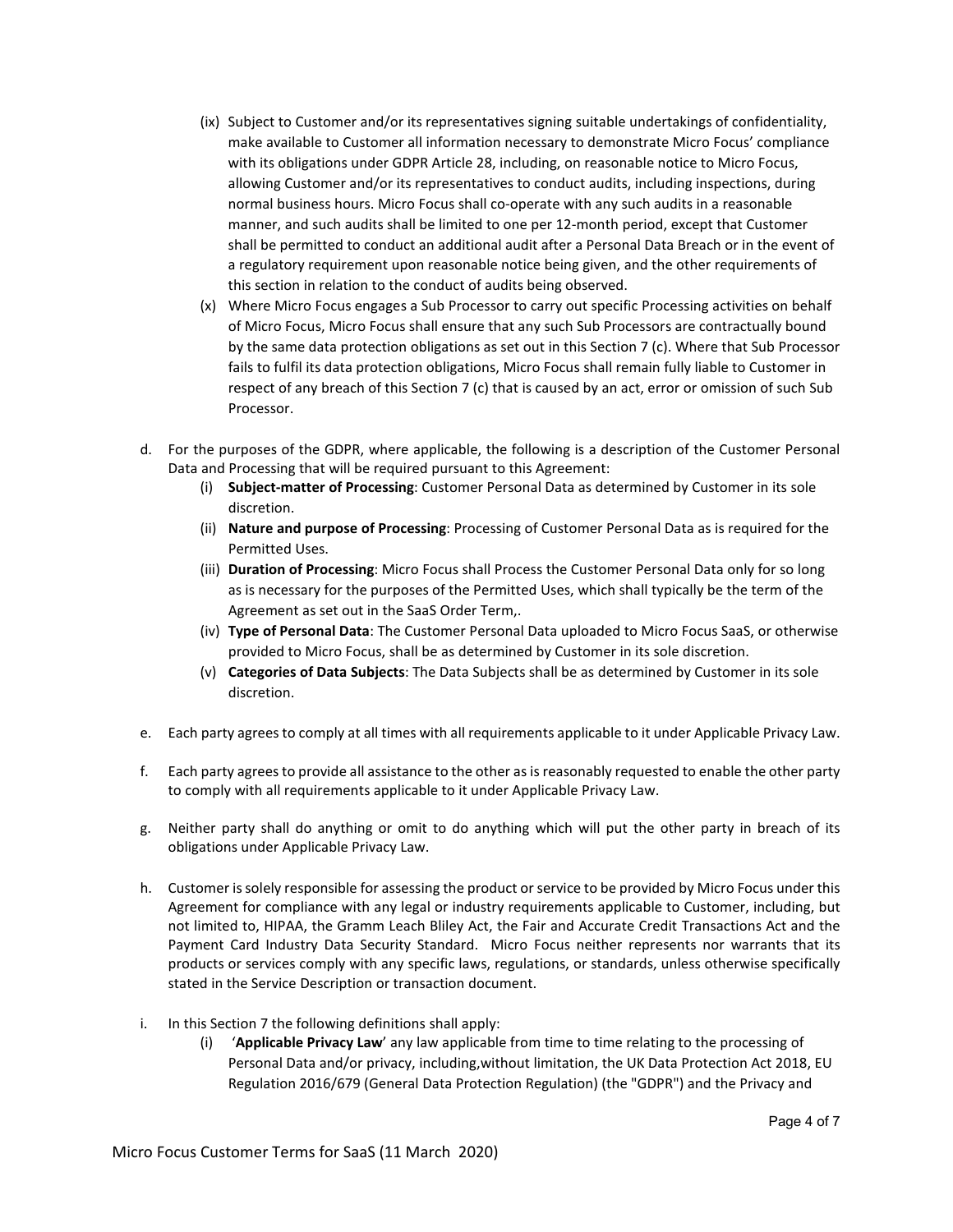Electronic Communications (EC Directive) Regulations 2003, in each case including any legally binding regulations, direction and orders issued from time to time under or in connection with any such law and any equivalent or associated national law, as dictated by context.

- (ii) '**Customer Personal Data**' means Personal Data that is provided by or on behalf of Customer to Micro Focus in connection with the Permitted Uses.
- (iii) '**Data Controller'**, "**Data Processor**", "**Data Subject**", "**Personal Data**" and "**Process**" and derivatives thereof shall be as defined in the Applicable Privacy Law.
- (iv) '**Personal Data Breach**' means a breach of security leading to the accidental or unlawful destruction, loss, alteration, unauthorized disclosure of, or access to, Personal Data transmitted, stored or otherwise Processed.
- (v) "**Transition Period**" means the transition period provided for in Part Four of the Agreement on the withdrawal of the United Kingdom of Great Britain and Northern Ireland from the European Union and the European Atomic Energy Community.
- 8. **Data Security.** Micro Focus shall implement and maintain appropriate technical and organizational measures to protect Customer-provided SaaS Data. The Service Description for each Micro Focus SaaS describes the specific measures implemented for such Micro Focus SaaS.
- 9. **Performance and Operations.** Micro Focus' ability to deliver Micro Focus SaaS will depend on Customer's reasonable and timely cooperation and the accuracy and completeness of any information from Customer needed to deliver Micro Focus SaaS.
- 10. **Operations**. Micro Focus: (i) may modify the systems and environment used to provide Micro Focus SaaS; and (ii) reserves the right to make any changes to Micro Focus SaaS that it deems necessary or useful to maintain or enhance the quality or delivery of Micro Focus SaaS to its customers, the competitive strength of or market for Micro Focus SaaS, or Micro Focus SaaS' cost efficiency, or performance; provided the functionality of Micro Focus SaaS as described in the applicable Service Description is not materially degraded except in order to maintain the security of Micro Focus SaaS. Micro Focus may use global resources, such as Micro Focus affiliates or third parties, in worldwide locations to provide Micro Focus SaaS and perform its obligations.
- 11. **Software Licensing in connection with Micro Focus SaaS**. To the extent that Micro Focus makes Micro Focusbranded software available for use in connection with Micro Focus SaaS (the "Licensed Software"), such Licensed Software is governed by the applicable Micro Focus End User License Agreement ("EULA") (found at [https://software.microfocus.com/en-us/about/software-licensing\)](https://software.microfocus.com/en-us/about/software-licensing) except that (i) use of such Licensed Software shall only be in conjuction with Micro Focus SaaS and (ii) the term of such use shall be limited to the SaaS Order Term. Should Customer use the Licensed Software beyond the Order, Micro Focus' then-current list price for the version of the Licensed Software made generally available outside of Micro Focus SaaS shall apply.
- 12. **Warranty.** MICRO FOCUS AND ITS AFFILIATES RESPECTIVELY WILL PROVIDE MICRO FOCUS SAAS CONSISTENT WITH THE SERVICE DESCRIPTION USING QUALIFIED PERSONNEL AND IN A WORKMANLIKE MANNER. THE MICRO FOCUS SAAS AND LICENSED SOFTWARE ARE PROVIDED TO CUSTOMER "AS-IS" WITHOUT WARRANTY OF ANY KIND. MICRO FOCUS DOES NOT WARRANT THAT THE FUNCTIONALITY CONTAINED IN THE MICRO FOCUS SAAS AND LICENSED SOFTWARE WILL MEET CUSTOMER'S REQUIREMENTS, THAT OPERATION WILL BE UNINTERRUPTED, ACHIEVE ANY INTENDED RESULT, BE COMPATIBLE, OR WORK IN COMBINATION WITH ANY OTHER SOFTWARE, APPLICATIONS, OR SYSTEMS, MEET ANY PERFORMANCE OR RELIABILITY STANDARDS, OR BE ERROR-FREE, OR THAT ANY ERRORS OR DEFECTS CAN OR WILL BE CORRECTED. EXCEPT AS SET FORTH HEREIN AND TO THE EXTENT PERMITTED BY LAW, ALL OTHER WARRANTIES WITH RESPECT TO THE MICRO FOCUS SAAS AND LICENSED SOFTWARE, WHETHER EXPRESSED OR IMPLIED, STATUTORY OR OTHERWISE, INCLUDING, BUT NOT LIMITED TO, IMPLIED WARRANTIES OF MERCHANTABILITY, QUALITY, FITNESS FOR A PARTICULAR PURPOSE, TITLE, NON-INFRINGEMENT, AND WARRANTIES THAT MAY ARISE OUT OF COURSE OF DEALING, COURSE OF PERFORMANCE, USAGE, OR TRADE PRACTICE ARE EXPRESSLY DISCLAIMED BY MICRO FOCUS, ITS AFFILIATES, AND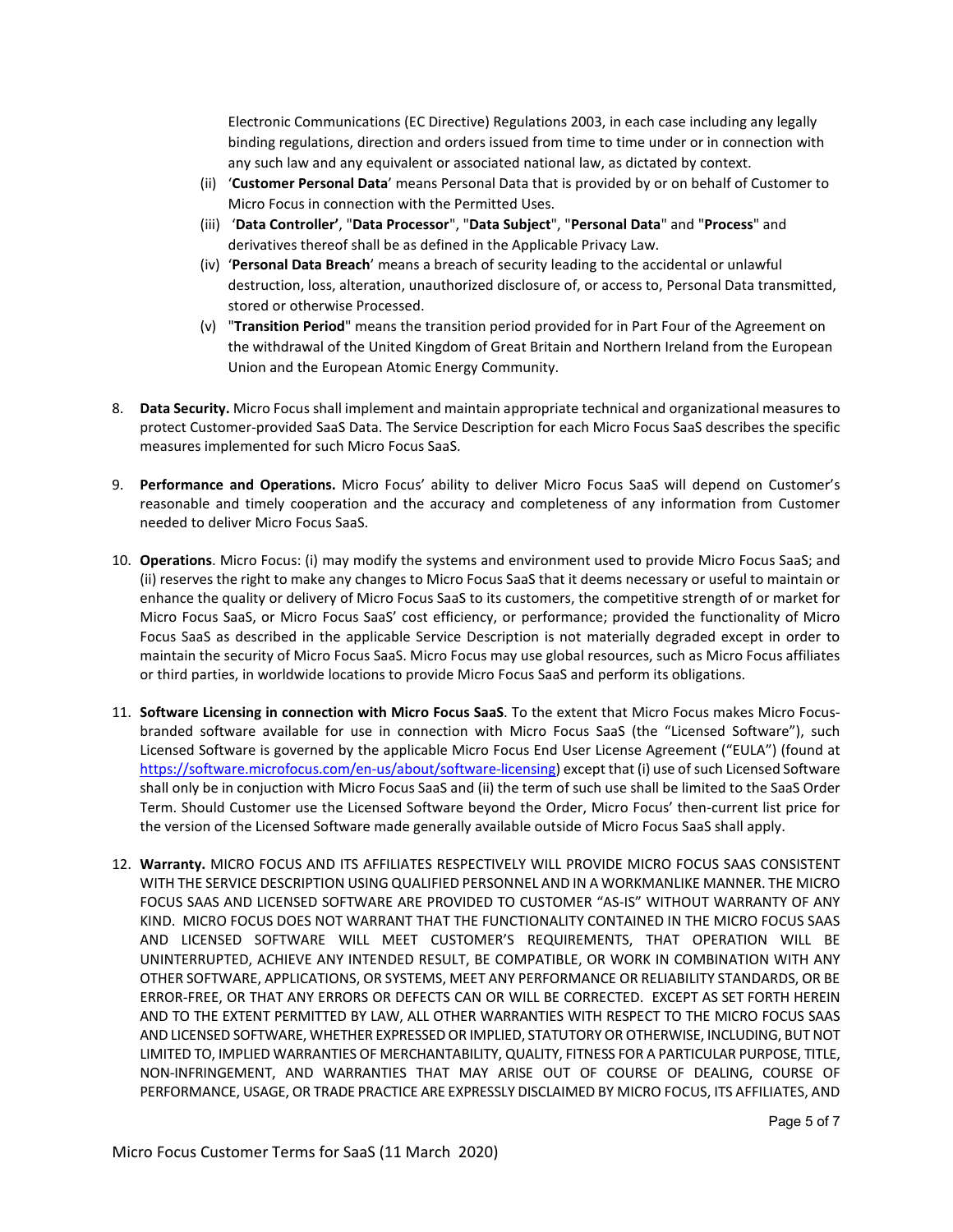ITS THIRD-PARTY SUPPLIERS. CUSTOMER ACKNOWLEDGES THAT CUSTOMER IS RESPONSIBLE FOR THE SELECTION OF THE MICRO FOCUS SAAS AND LICENSED SOFTWARE TO ACHIEVE CUSTOMER'S INTENDED RESULTS AND FOR THE INSTALLATION AND/OR USE OF, AND RESULTS OBTAINED FROM, THE MICRO FOCUS SAAS AND THE LICENSED SOFTWARE.

- 13. **Intellectual Property Rights.** No transfer of ownership of any intellectual property rights will occur under this Agreement. Customer's only rights to the Micro Focus SaaS and Licensed Software granted herein are the rights and licenses expressly stated in this Agreement and no other rights are implied or granted by estoppel. Micro Focus and its affiliates and their licensors and third party suppliers retain ownership of, and reserve all rights in and to, the Micro Focus SaaS and Licensed Software, including all copies thereof, and all intellectual property rights arising out of or relating thereto. Customer shall use reasonable efforts to safeguard the Micro Focus SaaS and Licensed Software (including all copies thereof) from infringement, misappropriation, theft, misuse, or unauthorized access. Customer shall promptly notify Micro Focus if it becomes aware of any infringement or misappropriation of the Micro Focus SaaS and Licensed Software and shall fully cooperate with Micro Focus, at Micro Focus' expense, in any legal action taken by Micro Focus to enforce its intellectual property rights. Customer grants Micro Focus a non-exclusive, worldwide, royalty-free right and license to any intellectual property rights, data and technology, including Customer-provided SaaS Data, that is necessary for Micro Focus and its designees to perform Micro Focus SaaS.
- 14. **Indemnification**. Micro Focus will defend and/or settle any claims against Customer that allege that a Micro Focus-branded product or service as supplied under this Agreement infringes the intellectual property rights of a third party ("IP Infringement Claim") by paying infringement claim defense costs, Micro Focus negotiated settlement amounts, and court awarded damages, provided: (i) Customer promptly notifies Micro Focus in writing of the IP Infringement Claim; (ii) Micro Focus has sole control of the defense and all related settlement negotiations; and (iii) Customer reasonably cooperates with Micro Focus in the defense of the IP Infringement Claim. At Micro Focus' option and sole discretion, Micro Focus may modify the product or service so as to be non-infringing and materially equivalent, or Micro Focus may procure a license. If these alternatives are not reasonably available, Micro Focus will refund to Customer the balance of any pre-paid amount for the affected Micro Focus SaaS not available for Customer's continued access and use. Micro Focus is not responsible for losses suffered by the Customer as a result of any IP Infringement Claim relating to (i) Customer-provided SaaS Data (ii) any unauthorized use of the products or services by the Customer or (iii) customized configurations or designs performed or provided by Customer or performed at Customer's direction. Customer shall be liable for and shall defend and indemnify Micro Focus from and against any losses suffered by Micro Focus as a result of claim or regulatory action relating to (i) Customer-provided SaaS Data (ii) any unauthorized use of the products or services by the Customer or (iii) customized configurations or designs performed or provided by Customer or performed at Customer's direction. The defense, settlement, and payments offered in this Section 14 shall be the sole and exclusive remedy for any IP Infrigement Claim under this Agreement. This section shall also apply to Licensed Software identified as such in the relevant Service Description.
- 15. **Limitation of Liability. Micro Focus' liability to Customer under this Agreement is limited to the greater of \$250,000 or the amount payable by Customer to Micro Focus for the relevant Micro Focus SaaS Order that is the subject of the claim for the twelve (12) month period immediately preceding the act or omission giving rise to the claim. This limit applies collectively to Micro Focus, its employees, affiliates, subsidiaries, contractors, and suppliers. This provision does not limit either party's liability for: unauthorized use of intellectual property, any liability arising under Section 14, death or bodily injury caused by their negligence, acts of fraud, nor any liability which may not be excluded or limited by applicable law. Micro Focus will not be liable for lost revenues or profits, downtime costs, or indirect, special, or consequential costs or damages, performance delays or for non-performance due to causes beyond its reasonable control, even if informed of the possibility of such damages in advance. If Micro Focus provides Customer with a free-of-charge SaaS Order Term, including but not limited to Micro Focus SaaS provided on an evaluation or "freemium" basis, Micro Focus SaaS is provided "as is" and to the extent permitted by law, Micro Focus shall not be responsible for**